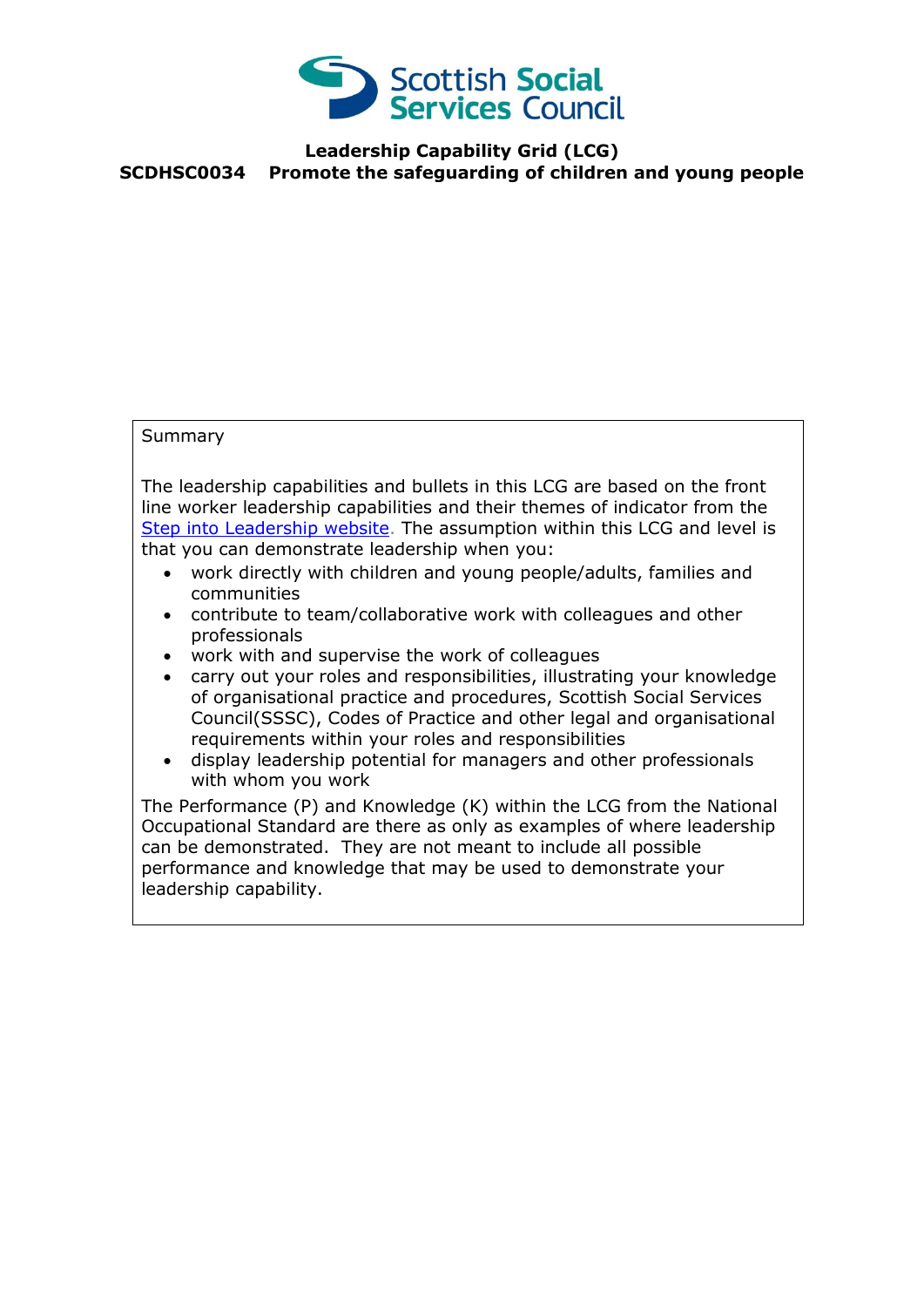

## **Leadership Capability Grid (LCG) SCDHSC0034 Promote the safeguarding of children and young people**

| Leadership<br>capabilities                 | When promoting the safeguarding of children and young people you<br>can demonstrate leadership capabilities by:                                                                                                                                                                                                                                                                                                                                                                                                                                                                                                                                                                                                                            |
|--------------------------------------------|--------------------------------------------------------------------------------------------------------------------------------------------------------------------------------------------------------------------------------------------------------------------------------------------------------------------------------------------------------------------------------------------------------------------------------------------------------------------------------------------------------------------------------------------------------------------------------------------------------------------------------------------------------------------------------------------------------------------------------------------|
|                                            | Providing a vision for those with whom you work and your organisation when<br>you:<br>• See how best to make a difference when promoting the safeguarding of<br>children and young people (P5-7, 13-14, 19, 21-33; K1-5, 11, 16, 24-25)<br>• Communicate and promote ownership of the vision when working with<br>others (P12-14, 19-21 24-33, K20), and recording and reporting (P11,<br>K34)<br>• Promote social service values through active participation and<br>personalisation (P1-6, 13-18, 24-33; K 1-5, 11, 13-19; 28, 31, 36, 40-<br>41)<br>• See the bigger picture when demonstrating knowledge and practice of<br>organisational, local and national policies and procedures (P1-6, 12, 18;<br>K6, 8-9, 27-28, 33-36, 40-41) |
| Self-<br>leadership                        | Displaying self leadership when you:<br>Demonstrate and adapt leadership when promoting the safeguarding of<br>children and young people (P7-11, 13-14, 16, 19-33; K23, 29, 31-32) and<br>supporting children and young people to challenge practice (P32) and<br>make complaints (P33)<br>• Improve own leadership by seeking advice (P12; K20, 32) and self-<br>reflection $(K26)$<br>• Take intelligent risks (P10, 13-14, 17, 23, 26, 30-33; K14-19, 40-42) and<br>protect yourself (K42)<br>Demonstrate and promote resilience (P8-9, 12-14, 22-23, 24-33; K3, 4,<br>$\bullet$<br>18-19, 29-32, 40, 42)<br>• Challenge discrimination and oppression (P7, 12, 22-23, 32-33; K 1, 4, 29-<br>$32, 40-41)$                               |
| <b>Motivating</b><br>and inspiring         | Motivating and inspiring others when you:<br>Inspire people by personal example $(P7, 12, 22-33; K14-20, 31-32, 42)$<br>$\bullet$<br>Recognise and value the contribution of others (P12-14, 20-21, 24-33; $K$<br>$9-10$ , 20, 31-32, 40, 41)<br>• Support the creation of a learning and performance culture (P1-7, 28-33;<br>K16-20, 26; 29, 31-32)                                                                                                                                                                                                                                                                                                                                                                                      |
| <b>Empowering</b>                          | Empowering people when you:<br>Enable leadership at all levels (P28-33; K8-9, 16-20)<br>Support the creation of a knowledge and management culture (P28-33;<br>$K16-20, 26; 41)$<br>Promote professional autonomy (P29; K16-20, 29-32)<br>Involve people in development and improvement (P29-33; K16-20, 29)<br>$\bullet$                                                                                                                                                                                                                                                                                                                                                                                                                  |
| <b>Collaborating</b><br>and<br>influencing | Collaborating and influencing when you:<br>Promote partnership working (P12, 13-33; K11, 14-20, 29, 41)<br>Influence people (P12, 29-33; K11, 14-20, 29, 31)<br>Understand and value the perspectives of others (P12, 13-33; K8-9, 11,<br>$\bullet$<br>14-20, 29, 31, 40)                                                                                                                                                                                                                                                                                                                                                                                                                                                                  |